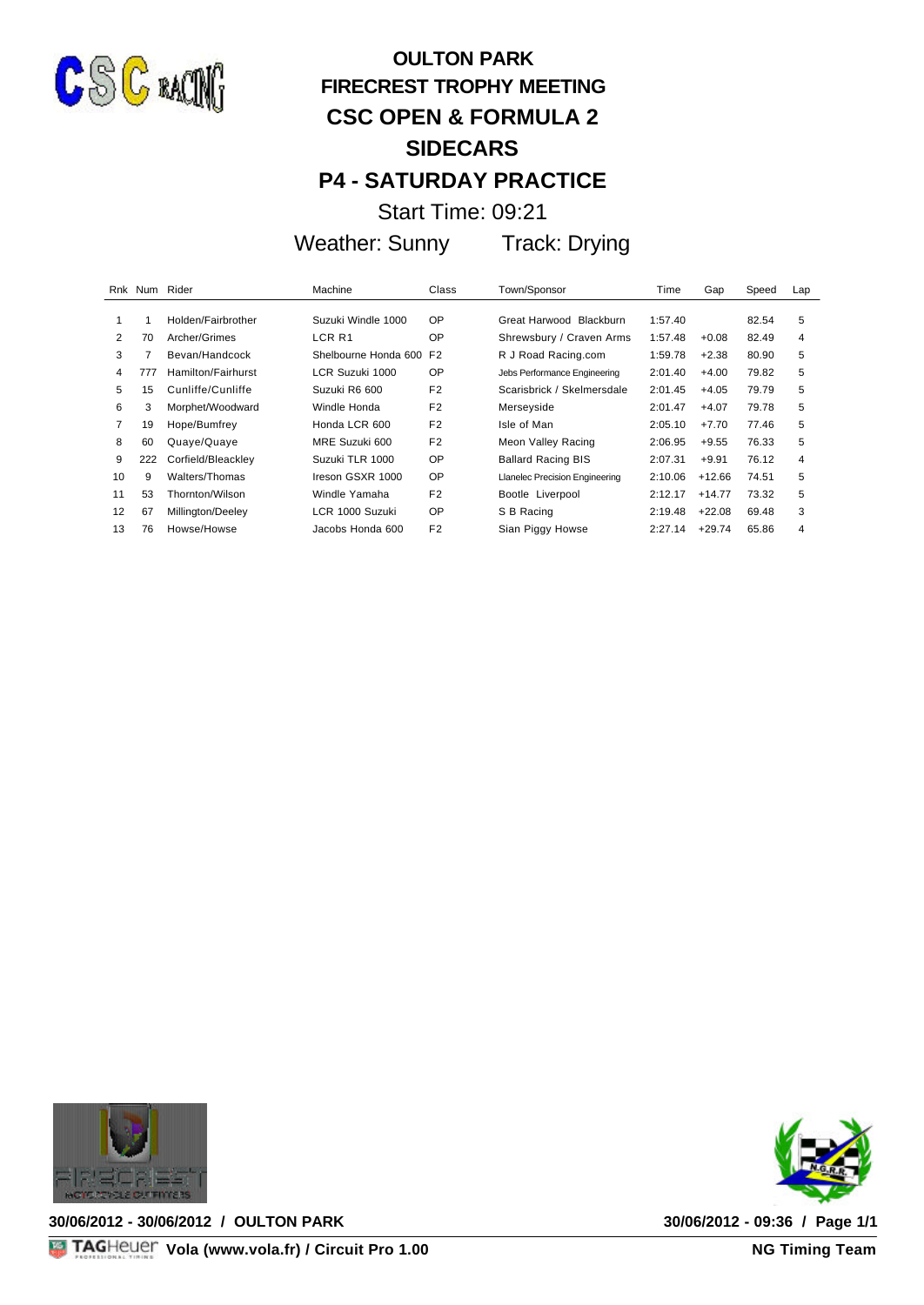

**OULTON PARK FIRECREST TROPHY MEETING CSC OPEN & FORMULA 2 SIDECARS P4 - SATURDAY PRACTICE** SIDECAR LAP TIMES Start Time 09:21

| Lap | Time                 |
|-----|----------------------|
|     |                      |
|     | <b>Archer/Grimes</b> |
|     |                      |
|     | START                |
|     |                      |
|     |                      |

| 2 | 2:00.96 |
|---|---------|
| 3 | 1:58.42 |

Bevan/Handcock

4 **1:57.48**

**START** 

2 **2:08.14** 3 **2:00.76** 4 **1:59.78** 5 1:59.92

1

### Lap Time

|   | <b>Hamilton/Fairhurst</b> |  |  |  |  |
|---|---------------------------|--|--|--|--|
|   |                           |  |  |  |  |
|   | <b>START</b>              |  |  |  |  |
| 1 |                           |  |  |  |  |
| 2 | 2:21.03                   |  |  |  |  |
| 3 | 2:06.30                   |  |  |  |  |
| 4 | 2:02.57                   |  |  |  |  |
| 5 | 2:01.40                   |  |  |  |  |

| Lap | Time              |
|-----|-------------------|
|     |                   |
|     | Millington/Deeley |
|     | <b>START</b>      |
| 1   |                   |
| 2   | 2:25.86           |
| 3   | 2:19.48           |
|     |                   |

#### Morphet/Woodward

| START |         |  |  |
|-------|---------|--|--|
| 1     |         |  |  |
| ン     | 2:03.58 |  |  |
| З     | 2:02.04 |  |  |

| Holden/Fairbrother |         |  |  |  |
|--------------------|---------|--|--|--|
| <b>START</b>       |         |  |  |  |
| 1                  |         |  |  |  |
| 2                  | 1:58.65 |  |  |  |
| 3                  | 1:57.69 |  |  |  |
| 4                  | 1:58.88 |  |  |  |
| ᄃ                  | 1.57 AN |  |  |  |

| 1 |         |  |  |
|---|---------|--|--|
| 2 | 1:58.65 |  |  |
| 3 | 1:57.69 |  |  |
| 4 | 1:58.88 |  |  |
| 5 | 1:57.40 |  |  |
|   |         |  |  |

Hope/Bumfrey

**START** 

| Corfield/Bleackley |  |
|--------------------|--|
|                    |  |

| <b>START</b> |         |  |  |
|--------------|---------|--|--|
| 1            |         |  |  |
| 2            | 2:13.45 |  |  |
| З            | 2:07.31 |  |  |
| 4            | 2:07.49 |  |  |

| 1 |         |
|---|---------|
| 2 | 2:15.39 |
| З | 2:10.17 |
| 4 | 2:06.90 |
| 5 | 2:05.10 |
|   |         |

Howse/Howse

**START** 

2 **2:38.03** 3 **2:33.48** 4 **2:27.14**

1

| <b>Cunliffe/Cunliffe</b> |  |  |
|--------------------------|--|--|
|                          |  |  |

|  | <b>START</b> |         |  |  |
|--|--------------|---------|--|--|
|  | 1            |         |  |  |
|  | 2            | 2:05.72 |  |  |
|  | 3            | 2:01.49 |  |  |
|  | 4            | 2:01.45 |  |  |
|  | 5            | 2:01.87 |  |  |
|  |              |         |  |  |
|  |              |         |  |  |

**30/06/2012 - 30/06/2012 / OULTON PARK 30/06/2012 - 09:41 / Page 1/2**

**NG Timing Team**